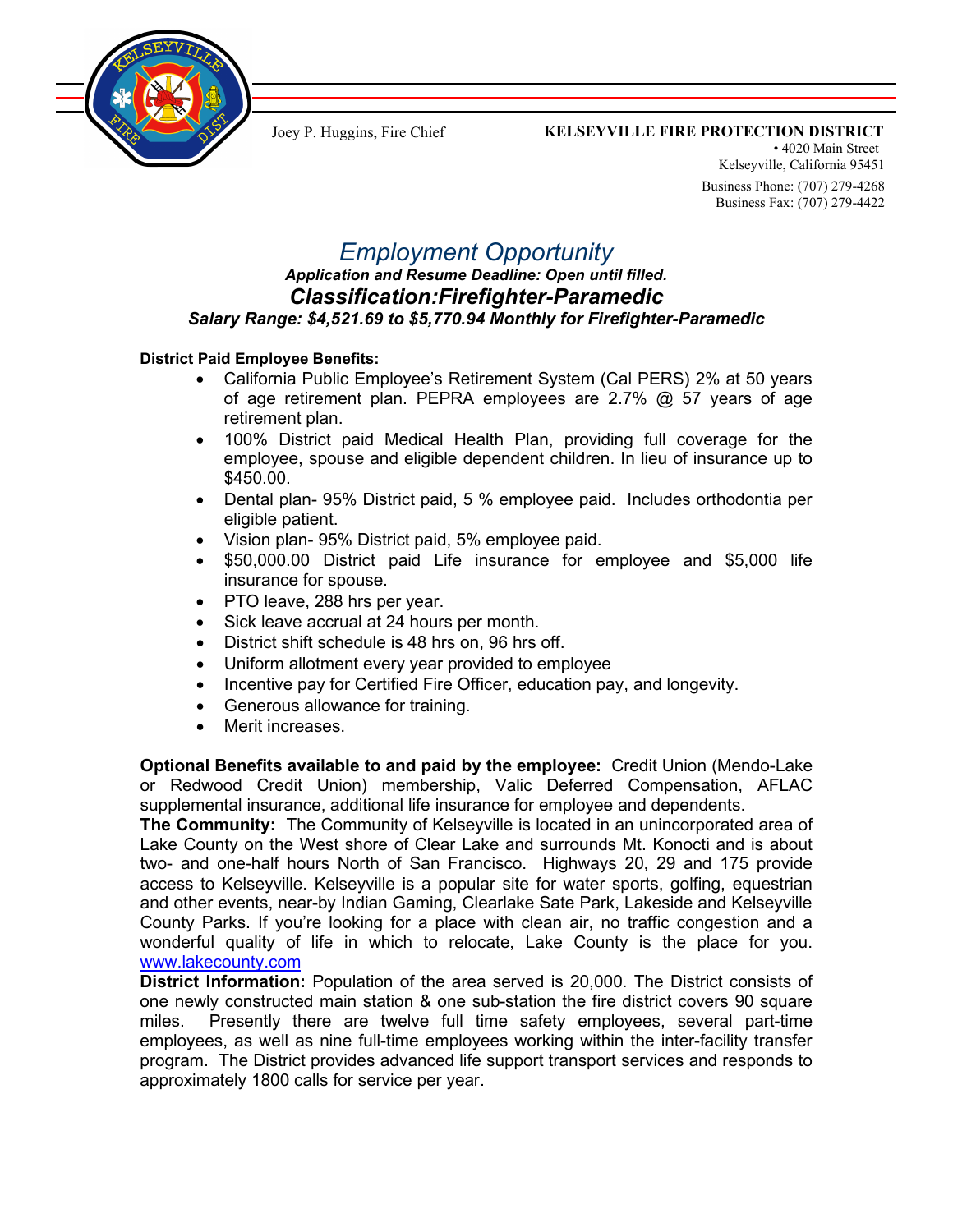**Summary:** This position description is broadly written and shall be interpreted to include, rather than exclude, duties and responsibilities that are reasonable like those written herein. This person will function as an integral member of a team of firefighting/EMS personnel to accomplish a series of tasks associated with the position and will be supervised by higher classified personnel.

**Distinguishing Characteristics:** This is considered an entry level position with the District. Personnel in this classification are expected to perform at a high level of competency in all emergency and non-emergency activities. This includes, but is not limited to firefighting, fire apparatus operation and emergency medical responses. Personnel in this classification are also expected to acquire requisite skills and knowledge of the district's operations, policies and apparatus while performing their job duties satisfactorily.

**Duties & Responsibilities:** 1. The knowledge and skills necessary to safely perform the tasks required of entry level and lateral firefighters. 2. Respond to rescue and medical aid calls, provide emergency medical care and transport patients to the hospital. 3. Performs daily maintenance of station, living quarters, fire rescue and emergency medical apparatus and equipment. 4. As needed, serves as an apparatus or a nozzle operator in firefighting situations, including pulling working lines; holding the nozzle to direct the stream of water on the fire; and, raising, lowering and climbing ladders. 5. Assists in ventilation, overhaul and salvage operations. 6. Operates and maintains a variety of tools and equipment related to fire suppression and rescue activities. 7. Cleans and tests fire hoses and fire hydrants. 8. Participates in fire drills and training exercises. 9. Establishes and maintains a cooperative working relationship with fellow employees and those contacted during the course of work. 10. Communicate clearly and concisely both orally and in writing. 11. Deal effectively and courteously with the general public. 12. Understand and carry out oral and written directions and communications. 13. Know and understand all aspects of the job and the district's operations, observing and following safety rules and practices, especially within responding to emergency life support and fire suppression situations and incidents. 14. A Class B license will be required within the first six months of employment.

#### **Qualification Guidelines: To be considered as a Firefighter/Paramedic candidate an applicant must have:**

**Education:** The employee shall be a high school graduate or have an equivalency diploma.

**Licenses & Certifications:** The employee shall possess a Nationally Accredited Paramedic License, which will be maintained at District's expense. Possession of a California Firefighter 1 Certificate. A CPAT card that has been issued within the last 12 months is required. Please submit all your certifications and certificates along with your application.

**Physical Abilities:** The position requires a great degree of physical strength, stamina, and flexibility to perform tasks. Applicant shall possess adequate strength, endurance, and body flexibility to perform the required duties.

**Personal Characteristics:** The position involves relatively frequent changes in work priorities, difficult public relations, interruptions beyond the employee's control, meeting work deadlines, and/or related mental demands. The position also requires the ability to effectively handle interpersonal conflicts and to be consistent when dealing with fellow employees and the public under stressful conditions.